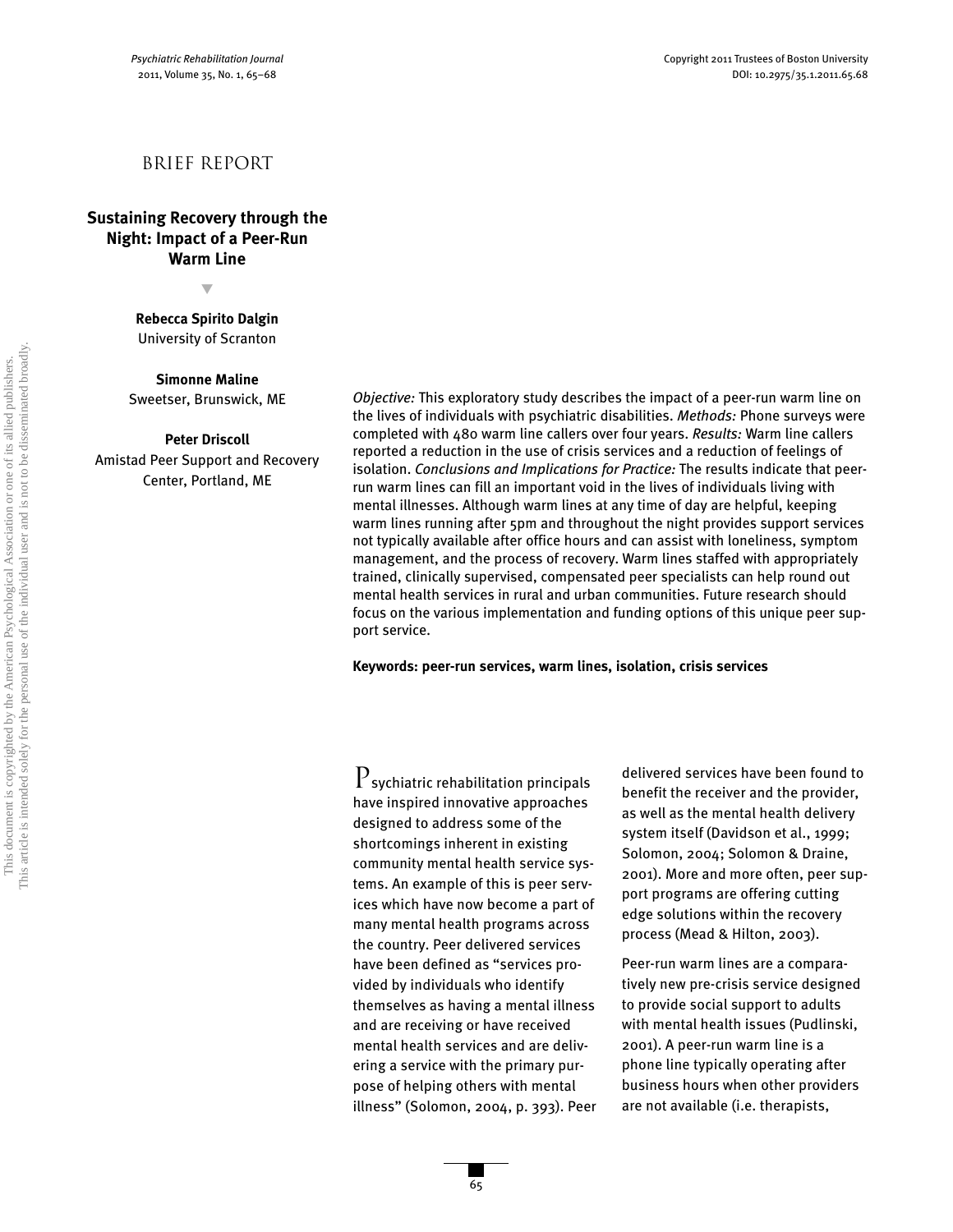counselors, peer support center, etc.). A "warm line" is designed as an alternative to traditional "hot line" crisis services, used by callers who are not actually in crisis but are seeking support. Generally, warm lines are operated by trained peer specialists, who can offer hope, strength, and knowledge gained from their own personal experience of the recovery process. Peer specialists are trained in active, empathic listening, disclosure, providing possible ideas for coping strategies and how to bridge to crisis services should it be necessary.

Many states (e.g. Arizona, Indiana, Maine, Pennsylvania, Oregon) now have warm lines available; some are toll-free statewide lines, while others are only available locally depending on funding sources. Additionally, there are several different models of

# **Method**

The statewide peer-run Warm Line (WL) described in this manuscript is located in a primarily rural state in the Northeastern United States and was open from 5:00 pm to 8:00 am, seven nights a week. There are 2-4 peer specialists assigned to work at one time, with more peer specialists available at higher volume times. Peer specialists work from 15 to 40 hours a week. During 2008, there was an average of 2,300 calls per month with each call averaging 20 minutes.

Peer specialists earn an hourly wage comparable to regional crisis workers (currently \$10-12.50/hour). Each peer specialist attends 16 hours of warm line training and receives weekly individual and group supervision. Access to an on-call supervisor is available

2006, 2007, 2008, and 2009. The survey contained 29 questions which included the opportunity for open ended comments.

# **Results**

Data reported are averages from the four sets of survey data with 120 participants in each set. Callers surveyed came from all counties in the state and were on average 65.5% female. Age ranged from 16 to 86 with an average of 47 years old.

## **Reported Impact on Crisis Service Use**

When WL participants were asked if they thought using the WL reduced their need for crisis services, most respondents (79%) stated that it was *"very likely"* or *"somewhat likely"* (Table 1).

| Does using the Warm Line reduce<br><b>vour need for Crisis Services?</b> | 2006<br>$n = 120$ | 2007<br>$n = 120$ | 2008<br>$n = 108$ | 2009<br>$N=120$ |
|--------------------------------------------------------------------------|-------------------|-------------------|-------------------|-----------------|
|                                                                          |                   |                   |                   |                 |
| Somewhat Likely                                                          | 25.4%             | $33.3\%$          | 34.2%             | 28.9%           |
| Very Unlikely                                                            | 1.6%              | 1.7%              | 0.8%              | 2.3%            |
| Don't Know                                                               | 21.4%             | $14.2\%$          | 2.5%              | 15.6%           |

operation (on-site call center, beeper system, call-forwarding system) and some have paid peer employees while others run on a volunteer basis (Pudlinski, 2004). Due to lack of literature on this peer provided service, this study was designed to capture the impact of a peer-run warm line on the recovery process, including reported use of crisis services, development of new coping strategies, and increased sense of well-being and personal empowerment.

during all shifts. Peer specialists are also trained to know how to bridge calls to the state crisis hotline (less than 1% of monthly calls).

Participants for annual program evaluation surveys were recruited by peer specialists at the end of each call. Callers were then contacted by an intern from the Peer Support Center where the WL is located. Survey data was gathered from the first 120 callers each year who agreed to participate. Data was collected in the Spring of

A number of respondents commented:

- I used to use crisis almost every night now hardly ever
- Haven't called crisis, use it less and less
- Would turn to WL before crisis

WL caller participants were asked what types of crisis support services they had used in the past 90 days. The reported use of listed crises services shows a decrease since the introduction of the WL service in 2006 (Table 2).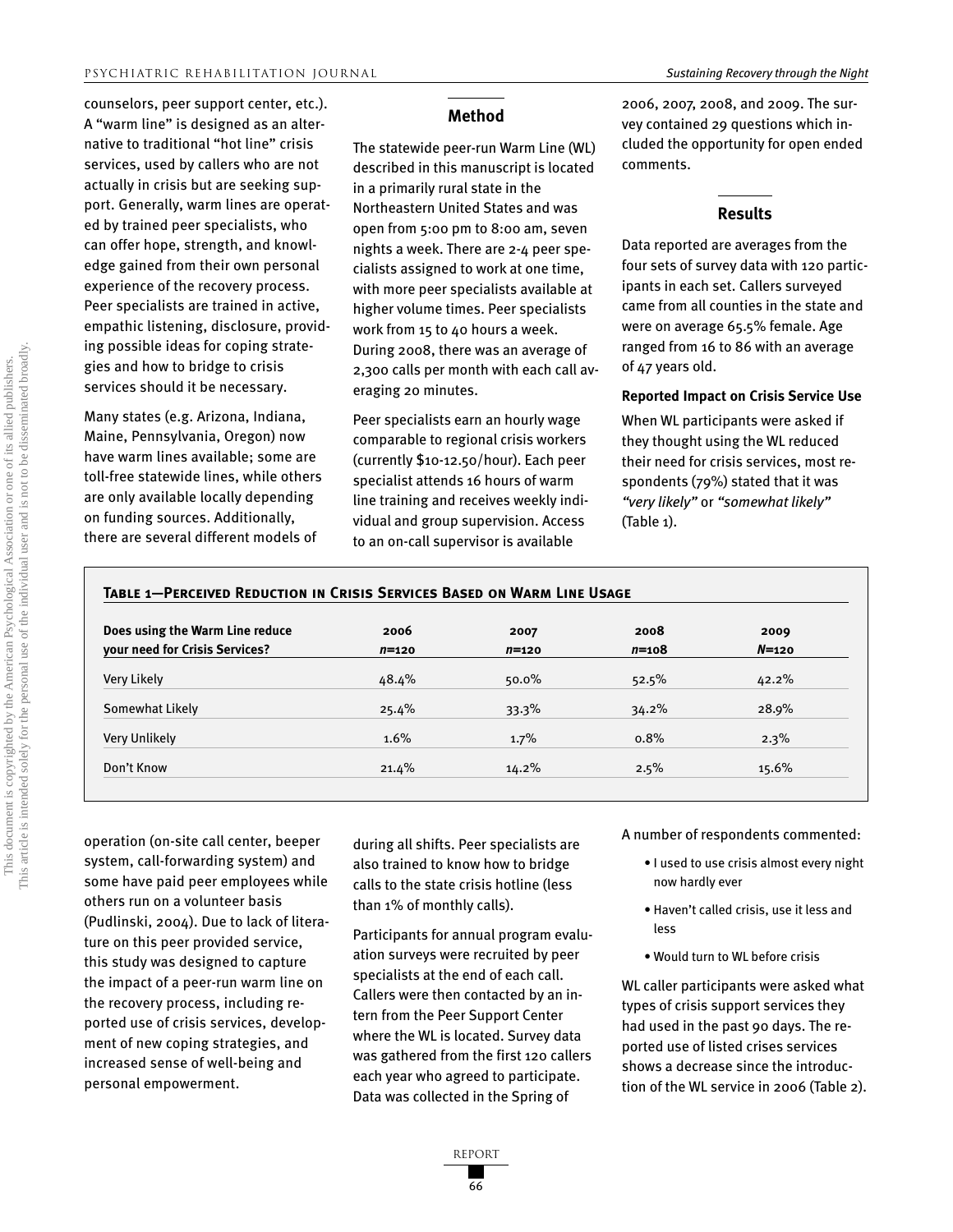| TABLE 2-CALLERS' REPORTED USE OF CRISIS SERVICES IN THE PAST 90 DAYS |         |      |         |          |  |  |  |
|----------------------------------------------------------------------|---------|------|---------|----------|--|--|--|
| <b>Reported Use of Support Services</b><br>in the previous 90 days   | 2006    | 2007 | 2008    | 2009     |  |  |  |
| <b>Crisis Hot Line</b>                                               | 59.5%   | 25%  | 22.5%   | 26.6%    |  |  |  |
| ED/ER                                                                | 27.0%   | 15%  | 14.2%   | $18.0\%$ |  |  |  |
| Law Enforcement                                                      | 13.5%   | 5%   | $5.0\%$ | 3.9%     |  |  |  |
| <b>Regional Warm Line</b>                                            | $7.9\%$ | 5%   | $3.0\%$ | 2.3%     |  |  |  |
| No Alternate Services Utilized in                                    |         |      |         |          |  |  |  |
| past 90 days                                                         | 24.6%   | 35%  | 62.5%   | 46.1%    |  |  |  |

Note: Totals are more than 100% due to some respondents reporting use of more than one crisis service in the past 90 days.

# **Development of New Coping Strategies**

The majority (72%) of callers surveyed reported discussing coping strategies with the Peer Specialist. The types of strategies discussed varied by caller but most discussed at least three different ideas with the Peer Specialist (i.e. daily planning, dietary changes, exercise, hobbies, journaling, light exposure, meditation, medication, and sleeping strategies). Although the use of medication and its side-effects are also discussed frequently, the conversation is focused on support and encouragement to contact health care professionals versus clinical recommendations as to medication use. One respondent stated *"going over my coping strategies with the Peer Specialists helps me to remember what I can use or do"* [to feel better].

### **Impact on Sense of "Well-Being"**

The majority (73%) of callers surveyed reported that access to peer support through the WL increased their sense of "well-being" (defined as one's ability to function). Many callers commented that access to the WL provided a sense of security knowing that support is available. Many callers (67%) reported feeling better after the call.

Respondents commented:

- If it were not for them I would be in a psych. hospital all the time
- When I get off the phone I can go to sleep being relaxed

### **Impact on Sense of Personal Empowerment**

When asked if there had been an increase in the respondent's sense of "personal empowerment" (defined as one's ability to make your own choices) many callers (61%) agreed. Many of the respondents commented on how the WL increased their decision making abilities. One respondent stated that WL *"has helped me be more confident"* and another commented the *"Warm Line helped me make choices to go forward with mental health help."*

### **Impact on Personal Recovery Process**

When asked if they felt that using the WL contributes to their own personal recovery process, a majority (73%) said yes. Comments included:

- I've gotten more out of it than over three years in counseling
- It has helped keep me out of the hospital
- I used it heavily after I was hospitalized, it really helped to stabilize me and structure my evenings

### **Caller Satisfaction**

The majority of callers (89.6%) reported being either *very satisfied* or *satisfied* overall with the WL service. Additionally, the majority of survey participants (90.3%) said it was *very likely* or *somewhat likely* they would call again. Only 6.3% said it was *unlikely* they would call again and stated reasons such as that they were doing better and did not think they would need to call. Others mentioned having a bad experience with the particular Peer Specialist on duty, a breech of confidentiality, or not enjoying talking on the phone, rather preferring to get support in person. When callers were asked about what they found *most* helpful regarding the Warm Line service four common themes emerged:

*"Someone to talk to"* — callers reported needing people available to listen to them during the overnight hours. Callers indicated a sense of aloneness which was often alleviated by using the WL.

*"A person who can relate and truly understand"* — callers reported satisfaction in having listeners who have been through a similar struggle and were comfortable disclosing some of their own story.

*"Peer Support Staff is well trained and quality listeners"* — comments reflected